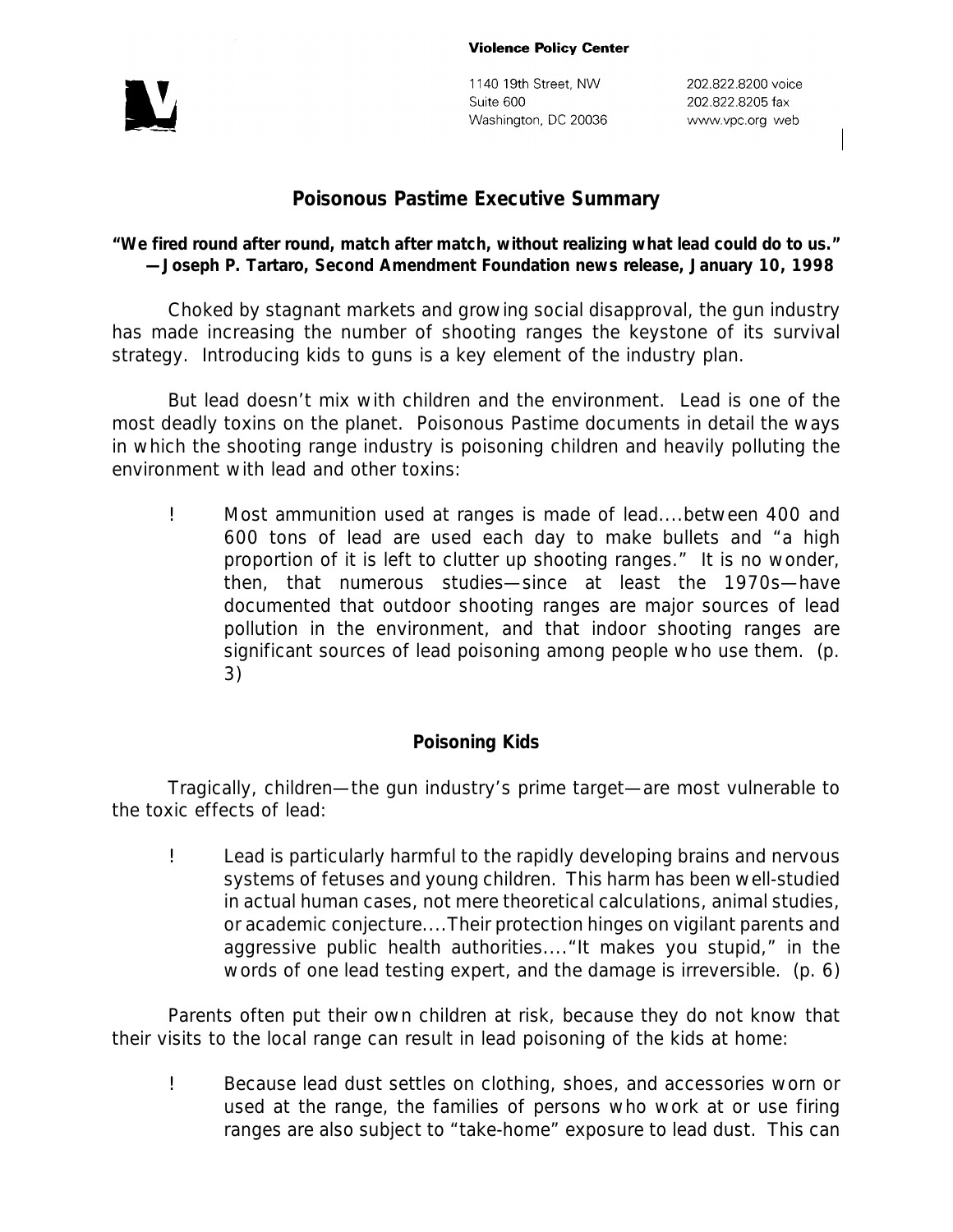cause secondary lead poisoning, particularly in children....shooters can even contaminate their children's clothing by washing them together with the clothes they wore to the range. (p. 14)

National Rifle Association publications and other gun magazines aimed at children often encourage them to "get into" reloading their own ammunition, a process which sometimes includes the dangerous process of casting lead bullets:

! Melting lead produces a fume which can remain airborne for several hours, is easily inhaled, and can contaminate surfaces. The director of a New Hampshire occupational health center said some of the worst cases of lead poisoning he has seen have been in people who make their own bullets...."That's a wonderful way to poison not only yourself but members of your family," said another state health official. (p. 10)

*Poisonous Pastime* also documents the risk shooting ranges pose to other third parties, like range employees, construction workers on range facilities, and those who share buildings with ranges, live, or work near ranges:

! A day-care center in Clearwater, Florida, was forced to close and the children were required to have blood tests after it was discovered that a neighboring indoor shooting range was venting lead-contaminated air into the center's playground area....California health officials have seen "some serious lead poisoning cases among construction employees engaged in demolition of a firing range, as well as among these employees' children." (p. 15)

# *Wrecking the Environment*

Besides poisoning kids and others, shooting ranges are wrecking the environment at a prodigious pace:

! According to *Sports Afield*, "the quantity of recreational lead deposited in the environment is enormous. For example, at some trap and skeet ranges, lead shot densities of 1.5 billion pellets per acre have been recorded. That's 334 pellets in every square foot." This massive pollution at shooting ranges is entirely separate from another question, posed by a U.S. Forest Service official at a gun industry shooting range symposium, of "where the lead is going for the millions of shooters who currently are not using established ranges," but are instead shooting on open public land. (p. 9)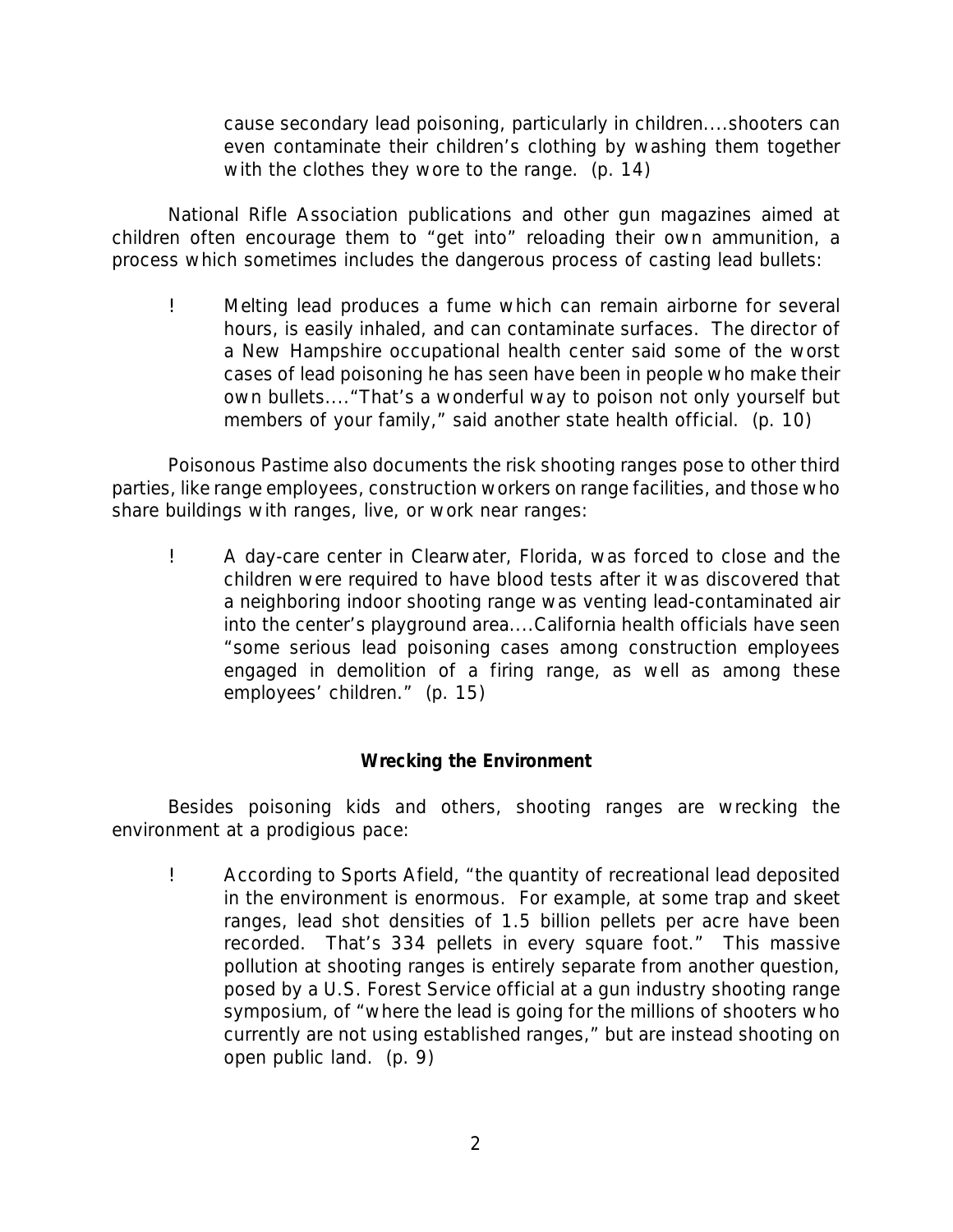This frightful record happens because the shooting range business operates "under the radar." These problems are no secret within the industry itself: *Poisonous Pastime* is based largely on records of internal industry meetings and gun industry publications. Although some newer shooting ranges incorporate state-of-the-art environmental and public-health controls, thousands of ranges all over America are operated on shoe-string budgets. Many are operated as informally as sandlot baseball diamonds, without even the most elementary protection for their users, the environment, and the public:

! The Boston-based Strategic Planning Institute found in a recent report outlining a gun industry survival strategy for the National Shooting Sports Foundation (NSSF) that "a large majority of shooting facilities in the country are not professionally managed, commercial operations." Similarly, a major supplier of shooting range equipment, Caswell International Corp., was reported in 1989 by the NRA's *American Rifleman* magazine to have found that "a lot of people trying to get in on a shoestring" in the shooting range market were "cutting corners on costs that resulted in substandard ranges in terms of safety, environmental concerns and cleanliness." An engineering consulting firm specializing in shooting ranges notes in its promotional materials that the increased attention to lead contamination and human health exposure "has put range owners and operators into areas outside of their expertise." (pp. 17-18)

The industry chooses to downplay the seriousness of its problems, hide them from the general public, and allow thousands of unregulated shooting sites to continue to operate without strict oversight.

### *What Can be Done?*

*Poisonous Pastime* lists specific things that can be done by the vast majority of Americans who do not own guns and have no interest in allowing the shooting range industry's reckless rampage to continue. (pp. 43-46) Here are a few examples from among many others that activists can pursue to protect kids and the environment:

- ! *All children who have any direct or indirect exposure to a shooting range or to reloading should immediately have their blood lead levels tested.*
- ! *No children should be allowed at shooting ranges, nor should they participate in or be exposed to ammunition reloading, since there is no*